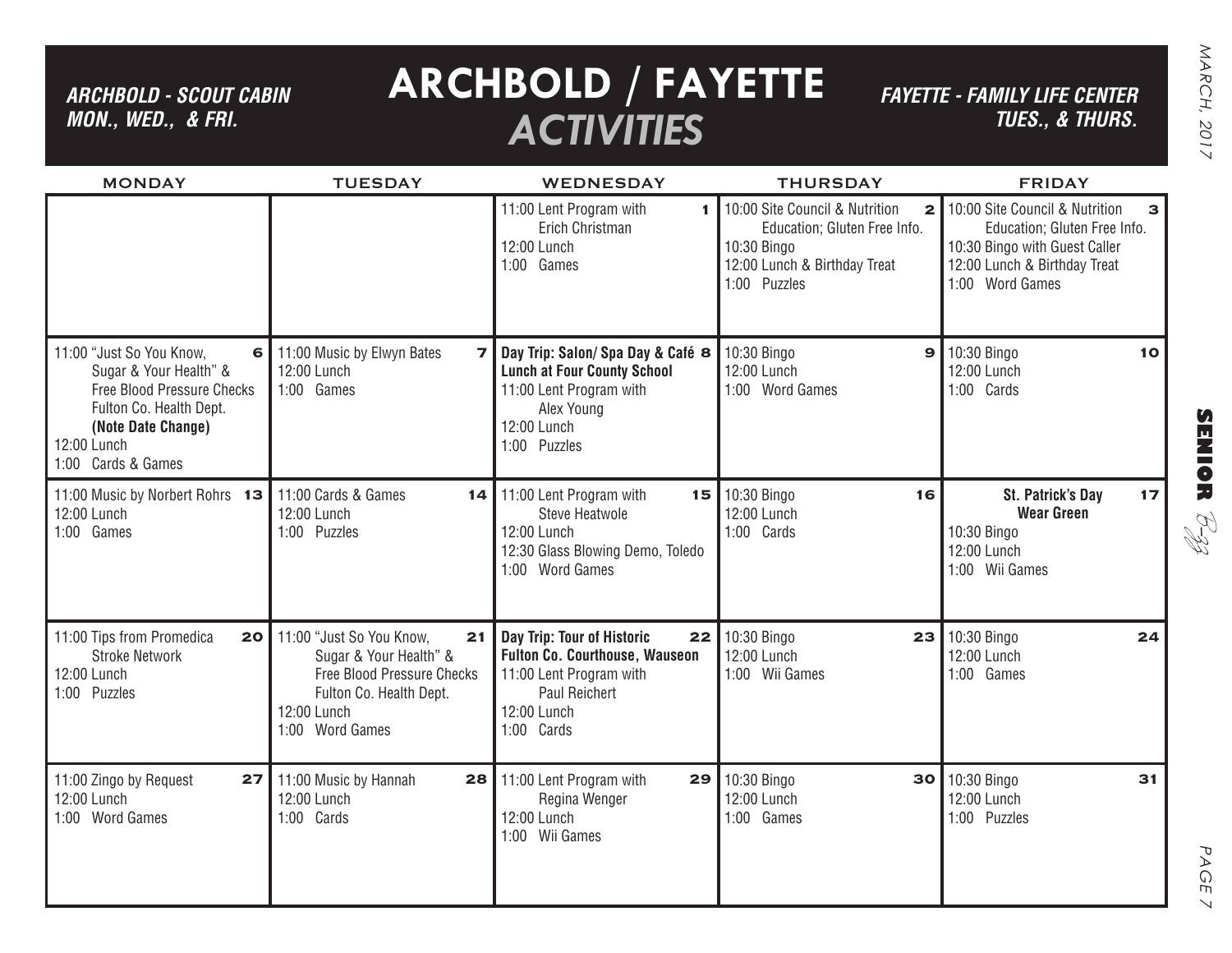### *DELTA-101 Northwood dr. United methodist church TUES. & THURS.*

# **DELTA / SWANTON** SWANTON *ACTIVITIES*

*SWANTON 217 CHESTNUT ST. MON., WED., & FRI*

| <b>MONDAY</b>                                                                                                                              | <b>TUESDAY</b>                                                                                                               | WEDNESDAY                                                                                                                                                | <b>THURSDAY</b>                                                                                                                                | <b>FRIDAY</b>                                                                                                                                 |
|--------------------------------------------------------------------------------------------------------------------------------------------|------------------------------------------------------------------------------------------------------------------------------|----------------------------------------------------------------------------------------------------------------------------------------------------------|------------------------------------------------------------------------------------------------------------------------------------------------|-----------------------------------------------------------------------------------------------------------------------------------------------|
|                                                                                                                                            |                                                                                                                              | 10:00 Site Council & Nutrition<br>Education; Gluten Free Info.<br>10:30 Bingo<br>12:00 Lunch & Birthday Cake<br>by Swanton Health Care<br>1:00 Wii Games | 10:00 Site Council & Nutrition<br>$\mathbf{2}$<br>Education; Gluten Free Info.<br>10:30 Bingo<br>12:00 Lunch & Birthday Cake<br>1:00 Wii Games | 11:00 Music by Just Us 2,<br>$\mathbf{B}$<br>Marc & Ellen Pember<br>12:00 Lunch<br>1:00 Puzzles                                               |
| 11:00 Coffee with a Cop<br>6<br>12:00 Lunch<br>1:00 Puzzles                                                                                | 11:00 PoKeNo (Bring Pennies)<br>12:00 Lunch<br>1:00 Puzzles                                                                  | Day Trip: Salon/Spa Day & Café 8<br><b>Lunch at Four County School</b><br>10:30 Bingo<br>12:00 Lunch<br>1:00 Wii Games                                   | 10:30 Bingo with Delta<br>$\mathbf{9}$<br><b>School Caller</b><br>12:00 Lunch<br>1:00 Wii Games                                                | <b>Wear Red</b><br>10<br><b>Johnny Appleseed Day</b><br>11:00 PoKeNo (Bring Pennies)<br>12:00 Lunch<br>1:00 Puzzles                           |
| 11:00 "Just So You Know"<br>13<br>& Free BP Checks<br>Fulton County Health Dept.<br>12:00 Lunch<br>1:00 Games                              | 11:00 "Just So You Know" & Fred 4<br><b>Blood Pressure Checks</b><br>Fulton County Health Dept.<br>12:00 Lunch<br>1:00 Games | 10:30 Lucky Charm Bingo<br>15<br>(Bring a "Good Luck" Charm)<br>12:00 Lunch<br>Wii Games<br>1:00<br>Glass Blowing Demo, Toledo<br>1:00                   | 10:00 Lucky Charm<br>16<br><b>Extended Bingo</b><br>(Bring a "Good Luck" Charm)<br>12:00 Lunch<br>1:00 Wii Games                               | 17<br>St. Patrick's Day<br><b>Wear Green</b><br>11:00 Comedy Club<br>(Bring a funny story or<br>joke to share)<br>12:00 Lunch<br>1:00 Puzzles |
| 10:30 Free Hearing Aid Cleaning <sup>20</sup><br>11:00 Update from Community<br><b>Health Professionals</b><br>12:00 Lunch<br>1:00 Puzzles | 11:00 Healthy Cooking for One, 21<br>Tonya Gomez, Fulton Co.<br><b>Health Center</b><br>12:00 Lunch<br>1:00 Puzzles          | Day Trip: Tour of Historic 22<br><b>Fulton Co. Courthouse, Wauseon</b><br>10:30 Bingo<br>12:00 Lunch<br>1:00 Wii Games                                   | 10:30 Bingo<br>23<br>12:00 Lunch<br>1:00 Wii Games                                                                                             | 11:00 Bunco By Request<br>24<br>12:00 Lunch<br>1:00 Puzzles                                                                                   |
| 11:00 The Dish On Sugar,<br>27<br>Fulton Co. Health Center<br><b>Diabetes Education</b><br>12:00 Lunch<br>1:00 Puzzles                     | 11:00 Music by Jimmy Stewart 28<br>12:00 Lunch<br>1:00 Puzzles                                                               | 10:30 Bingo with a<br>29<br><b>Mystery Caller</b><br>12:00 Lunch<br>1:00 Wii Games                                                                       | 10:00 Extended Bingo<br>30<br>12:00 Lunch<br>1:00 Games                                                                                        | 11:00 Checkers Day!<br>31<br>Wear Red & Black<br>12:00 Lunch<br>1:00 Puzzles                                                                  |

MARCH, 2017